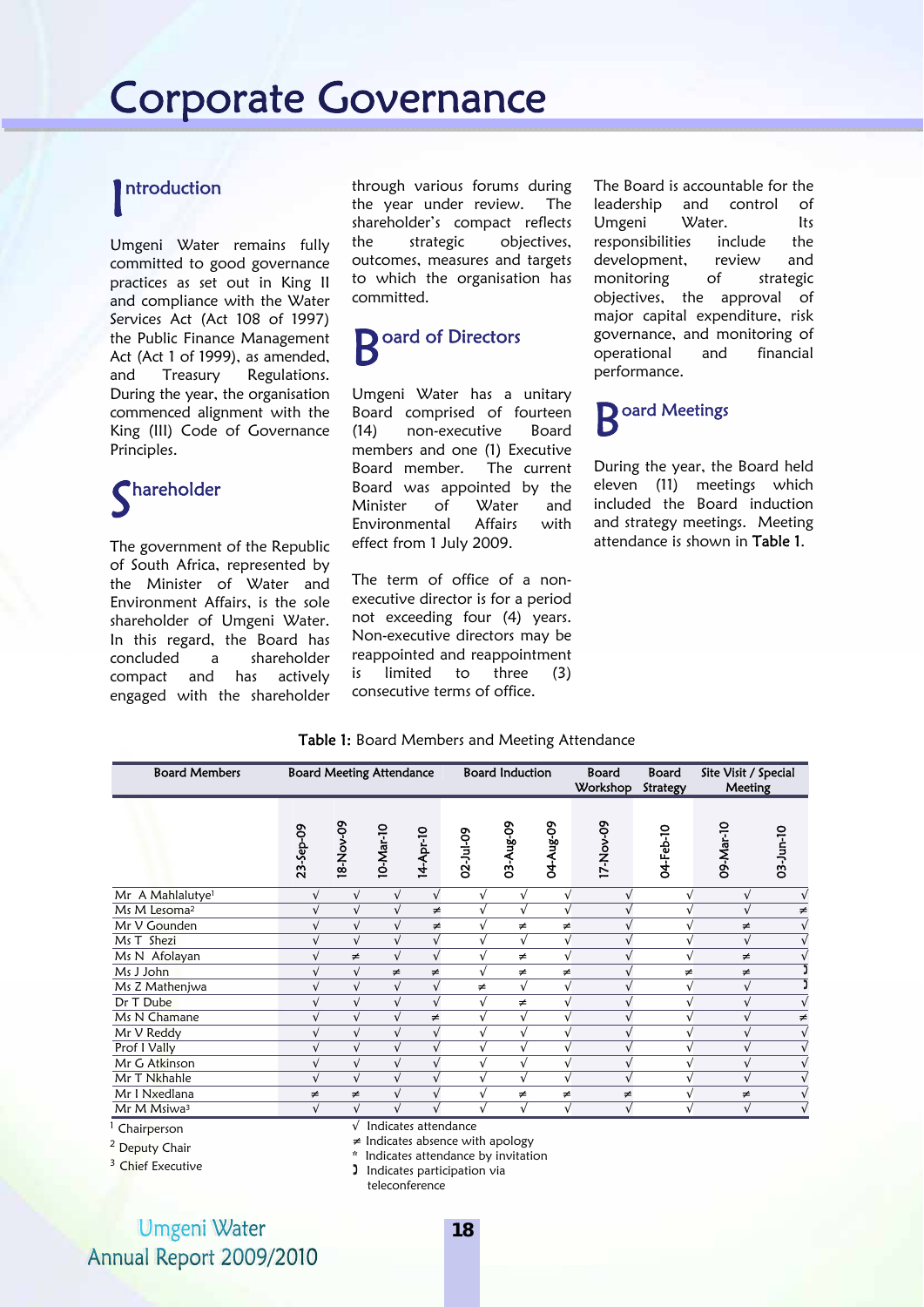# **B** oard Committees

The Board has delegated responsibility to meet its corporate governance and fiduciary duties to three (3) committees, namely:

- Audit and Risk Committee,
- Human Resources and Remuneration Committee (Remco), and
- Capital Projects, Fixed Assets and Procurement Committee (Capex).

The committees are chaired by non-executive Board members and each has a written terms of reference.

## A udit and Risk Committee

The committee consists of seven (7) non executive Board members and is chaired by Professor Imtiaz Vally.

The Committee is mandated to achieve the highest level of financial management, accounting and reporting to shareholders and to meet the requirements prescribed in section 51(1)(a)(ii) and  $76(4)(d)$  of the PFMA, as well as the Treasury Regulations (Chapter 27.1).

The terms of reference of the committee have been reviewed to ensure alignment with the requirements of King III.

The primary responsibilities are:

- Provide reasonable assurance regarding the integrity and reliability of the financial statements,
- Consideration as to the adequacy of information systems,
- Ensuring effective internal financial controls are in place,
- Overseeing the external audit function,
- Reviewing the integrity of risk control systems and risk policies, and
- Compliance with legal and regulatory requirements.

Five (5) meetings were convened in the past year for which attendance is shown in Table 2.

|            |  | Table 2: Audit and Risk Meeting |
|------------|--|---------------------------------|
| Attendance |  |                                 |

### Board Members Meeting Attendance

|                           | 01-Sep-09    | 28-Oct-091   | 24-Feb-10    | 24-Mar-10    | 01-Jun-10 |
|---------------------------|--------------|--------------|--------------|--------------|-----------|
| Prof I Vally <sup>2</sup> |              |              |              |              |           |
| Ms N Afolayan             | ≠            |              | ≠            | ≠            |           |
| Ms J John                 | ງ            | ≠            | $\sqrt{}$    | ≠            |           |
| Mr I Nxedlana             | ≠            | ≠            | $\sqrt{}$    | ≠            | ≠         |
| Mr T Nkhahle              |              | ≠            | $\checkmark$ |              |           |
| Ms Z Mathenjwa            |              | $\sqrt{ }$   | $\sqrt{}$    |              |           |
| Dr T Dube                 |              |              |              |              | $\neq$    |
| Mr G Atkinson             | $\mathbf{x}$ | $\mathbf{r}$ | $\mathbf{r}$ | $\mathbf{r}$ |           |
| Ms M Lesoma               |              | $\mathbf{x}$ |              |              |           |
| Ms T Shezi                |              | $\mathbf{x}$ |              |              |           |
| Mr V Reddy                |              | $\star$      |              |              |           |
| Mr M Msiwa <sup>3</sup>   |              | $\mathbf{x}$ |              |              |           |

<sup>1</sup> Joint Remco / Audit & Risk<br><sup>2</sup> Chairperson

- 
- Chief Executive
- √ Indicates attendance
- ≠ Indicates absence with apology
- Indicates attendance by invitation **I** Indicates participation via teleconference

#### Internal Control

The Board is accountable for the system of internal controls. Umgeni Water policies, procedures, structures and delegation of authority frameworks clearly define and provide appropriate levels of responsibility.

The internal controls are designed to provide reasonable assurance that significant risks are appropriately managed, that management and financial information is reliable and that the assets are safeguarded.

#### External Audit

Deloitte and Touche were the external auditors for the year under review.

The external auditors are responsible for reporting on whether the financial statements are fairly presented and that they are prepared in compliance with International Financial and Reporting Standards ("IFRS"). Their audit also includes an assessment of select internal controls. The preparation of the annual financial statements and the adequacy of the system of internal controls remain the responsibility of the Board.

#### Internal Audit

PricewaterhouseCoopers and Thabani Zulu were the internal auditors for the year under review.

In line with the requirements of the PFMA and good governance, a risk-based approach is applied to provide independent assurance on the adequacy and effectiveness of the system of internal controls to manage the significant risks.

The internal auditors report regularly to the Audit Committee and have unrestricted access to the committee chairman. An internal audit charter has been approved by the committee.

## Umgeni Water Annual Report 2009/2010